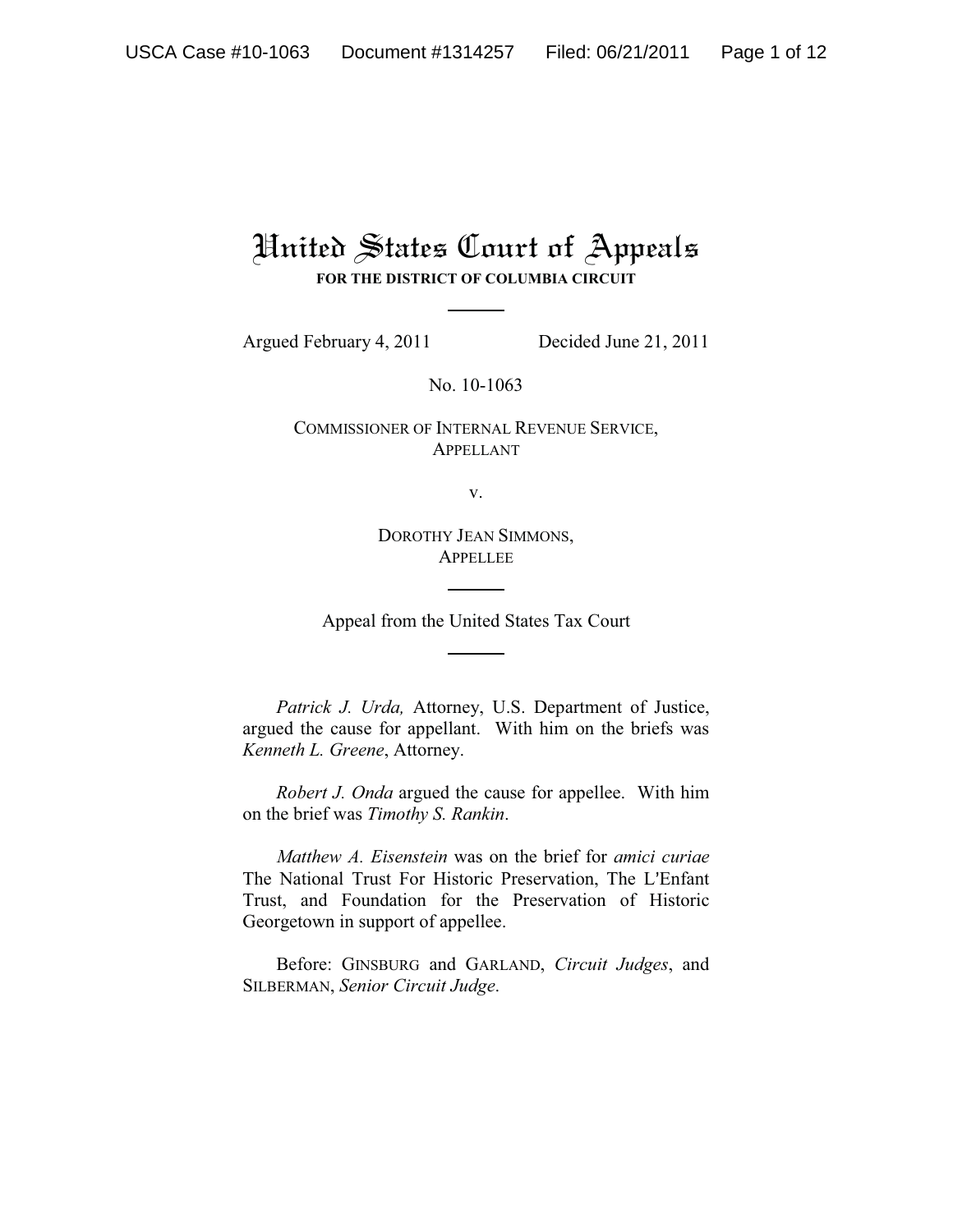$\mathcal{L}$ 

## Opinion for the Court filed by *Circuit Judge* GINSBURG.

GINSBURG, *Circuit Judge*: The Commissioner of Internal Revenue appeals a decision of the Tax Court holding taxpayer Dorothy Jean Simmons was entitled to claim deductions in 2003 and 2004 for donating to the L'Enfant Trust, Inc. conservation easements on the façades of two buildings located in an historic district. The Commissioner argues Simmons may not take these deductions because her contribution was not "exclusively for conservation purposes," as required by 26 U.S.C.  $\S$  170(h)(1)(C), and because she failed to obtain "qualified appraisals" meeting the standards of Treasury Regulation § 1.170A-13(c)(3)(ii). We hold the Tax Court did not clearly err in concluding the factual circumstances supporting Simmons's deductions met the applicable statutory and regulatory requirements.

# I. Background

During the years at issue, Simmons owned two properties in the Logan Circle neighborhood of Washington, D.C. one on the Circle and one nearby on Vermont Avenue. The two properties were and are subject to the District of Columbia's Historic Landmark and Historic District Protection Act of 1978, D.C. Code § 6-1101 *et seq*. The D.C. Historic Preservation Office may fine any person who violates the District's preservation laws and can compel that person to restore a structure that he impermissibly altered. *Id.* § 6-1110.

#### A. The Conservation Easement Deeds

The L'Enfant Trust, Inc. is a tax-exempt organization under 26 U.S.C.  $\S$  501(c)(3), dedicated to the preservation of historic properties. In 2003 Simmons executed a "Conservation Easement Deed of Gift" granting to L'Enfant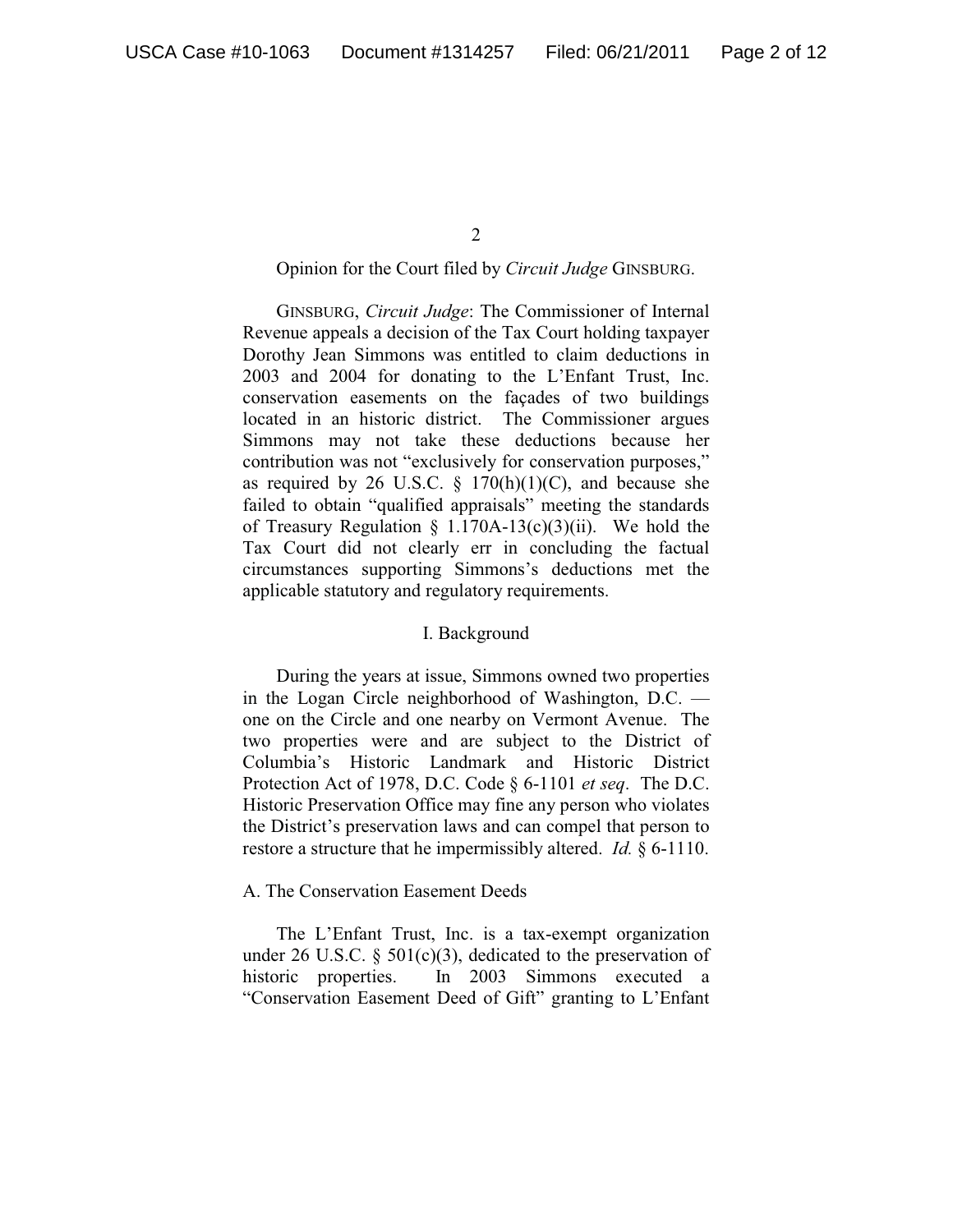"an easement in gross, in perpetuity, in, on, and to the Property, the Building and the Façade" on Logan Circle. In 2004 she granted to L'Enfant another, essentially identical easement on the Vermont Avenue property.

Each deed prohibits Simmons from materially altering the façade of the property without the written consent of L'Enfant, and requires her to maintain the properties in good repair, periodically clean the façades, and ensure any change to a façade will comply with "applicable federal, state and local governmental laws and regulations." The deeds give L'Enfant the right to inspect the façades and to seek equitable remedies for any violation of the easements. By their terms, the easements are binding upon Simmons and her "successors, heirs and assigns," run "in perpetuity with the land," and "survive any termination of Grantor's or the Grantee's existence."

The deeds allow L'Enfant "to give its consent (e.g., to changes in a Façade) or to abandon some or all of its rights" thereunder. The deeds also acknowledge the properties were already encumbered by deeds of trust securing loans to a mortgage company, but recite that the lenders have agreed to subordinate their rights in the property to the rights of L'Enfant "and join in the execution" of the easement deed for this limited purpose. Attached to each deed are "Lender Acknowledgements" signed by a representative of the lenders.

#### B. Simmons's Claim of Charitable Deductions

Simmons filed tax returns for 2003 and 2004 claiming charitable deductions of, respectively, \$162,500 and \$93,000 for having donated the conservation easements to L'Enfant. A taxpayer generally may not take a charitable deduction for the gift of a partial interest in property. 26 U.S.C. §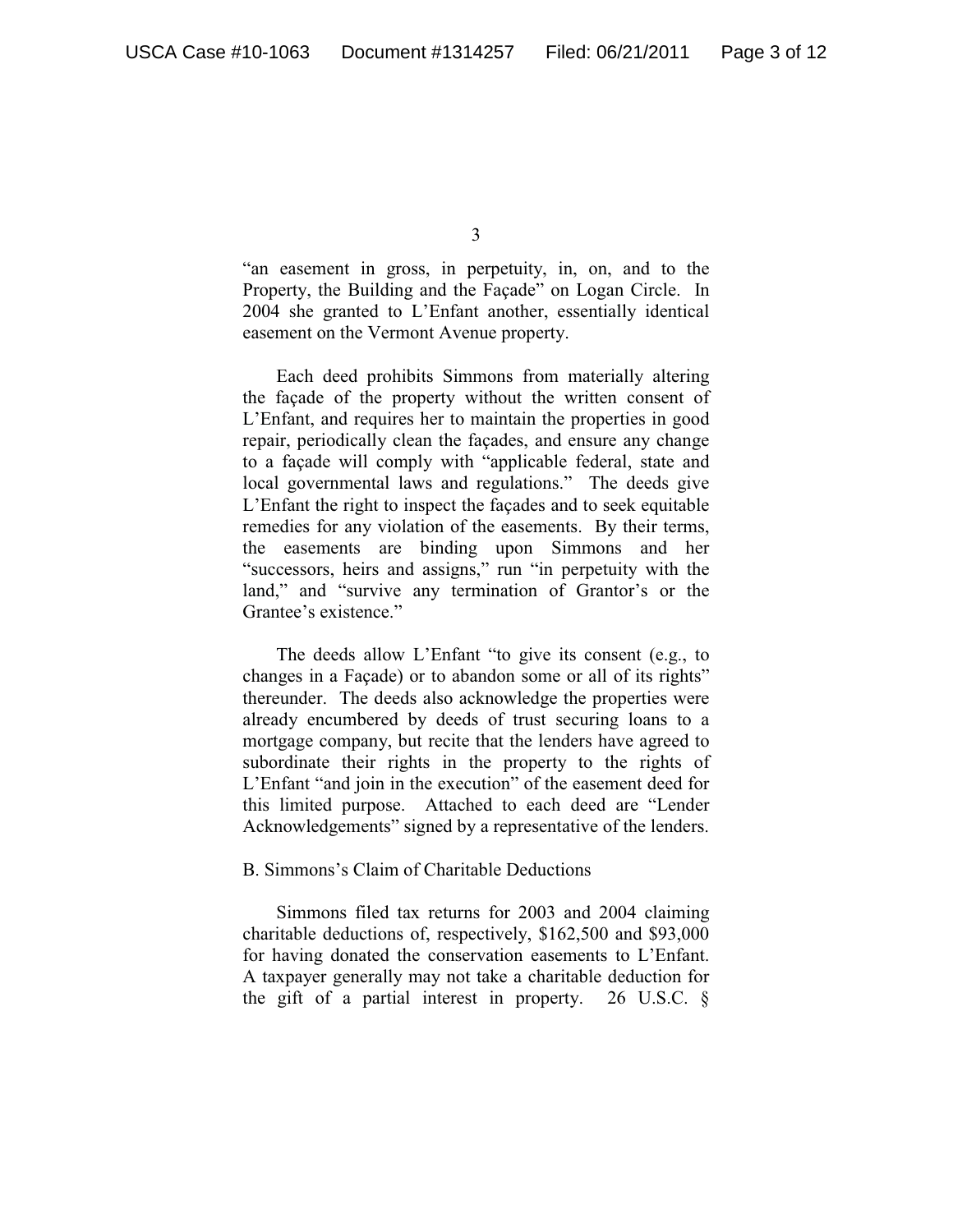$170(f)(3)(A)$ . There is an exception, however, for a "qualified" conservation contribution," *id.* § 170(f)(3)(B)(iii), defined as the contribution "(A) of a qualified real property interest, (B) to a qualified organization, (C) exclusively for conservation purposes," *id.* § 170(h)(1). The parties agree the easements are "qualified real property interest[s]" and L'Enfant is a "qualified organization." *See id.* § 170(h)(2)(C), (3).

As required by the applicable Treasury regulations, *see* Treas. Reg.  $\S$  1.170A-13(c)(2)–(3), Simmons obtained appraisals performed by a licensed and certified appraiser, estimating the fair market value of each easement, which appraisals she submitted with her tax returns. The appraiser, James Donnelly, determined that prior to the easement the fair market value of the Logan Circle property was \$1,250,000 and that of the Vermont Avenue property was \$845,000. Donnelly estimated donation of the easement would diminish the value of the former by \$162,500 (13 percent), and that of the latter by \$93,000 (11 percent).

Before the Tax Court, the Commissioner argued Simmons could not claim a charitable deduction because (1) the easements were not granted "exclusively for conservation purposes," (2) Simmons had failed to submit "qualified appraisals" proving the fair market value of the easements, and (3) as shown by an appraisal done by an employee of the Internal Revenue Service, the easements were of no value. The Tax Court disagreed in all respects but held the easements were worth only \$56,250 and \$42,250 respectively. *Simmons v. Comm'r*, 98 T.C.M. (CCH) 211, 212 (2009).

#### II. Analysis

On appeal the Commissioner argues the Tax Court erred in holding (1) the easements donated by Simmons were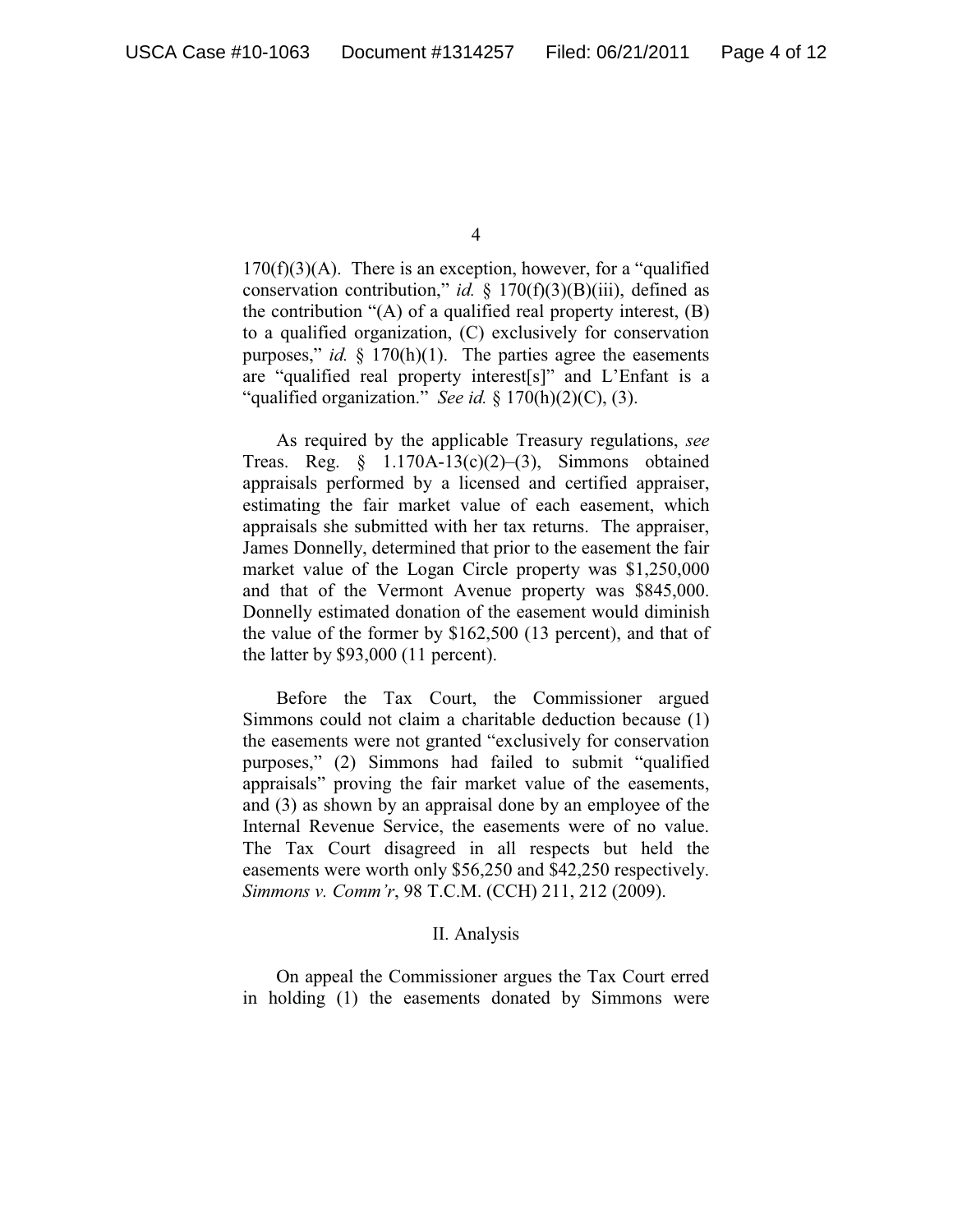"exclusively for conservation purposes,"  $\S$  170(h)(1)(C), and (2) Simmons had obtained "qualified appraisals" as required by Treasury Regulation § 1.170A-13(c)(3)(ii). Because his arguments raise mixed questions of fact and law, our review is only for clear error. *See Jombo v. Comm'r*, 398 F.3d 661, 663 (D.C. Cir. 2005).

### A. Exclusively for Conservation Purposes

To reiterate, a taxpayer may take a deduction for a "conservation contribution" only if it constitutes a qualified interest in real property given exclusively for a "conservation purpose[]." For a contribution to be deemed exclusively for a conservation purpose, that purpose must be "protected in perpetuity." 26 U.S.C. § 170(h)(5)(A). A regulation promulgated by the Department of the Treasury states further that "any interest in the property retained by the donor ... must be subject to legally enforceable restrictions ... that will prevent uses of the retained interest inconsistent with the conservation purposes of the donation." Treas. Reg. §  $1.170A-14(g)(1)$ .

The Commissioner argues Simmons is not entitled to deductions for charitable contributions because the easements she granted L'Enfant satisfy neither the statute nor the regulation quoted above. More specifically, the Commissioner points to the clause in the deeds stating "nothing herein contained shall be construed to limit the Grantee's right to give its consent (e.g., to changes in a Façade) or to abandon some or all of its rights hereunder."

<sup>\*</sup> The issue whether the Tax Court improperly valued the easements is not before us because, as the Commissioner clarified during oral argument, he did not raise this point as an independent basis for objecting to the judgment of the Tax Court.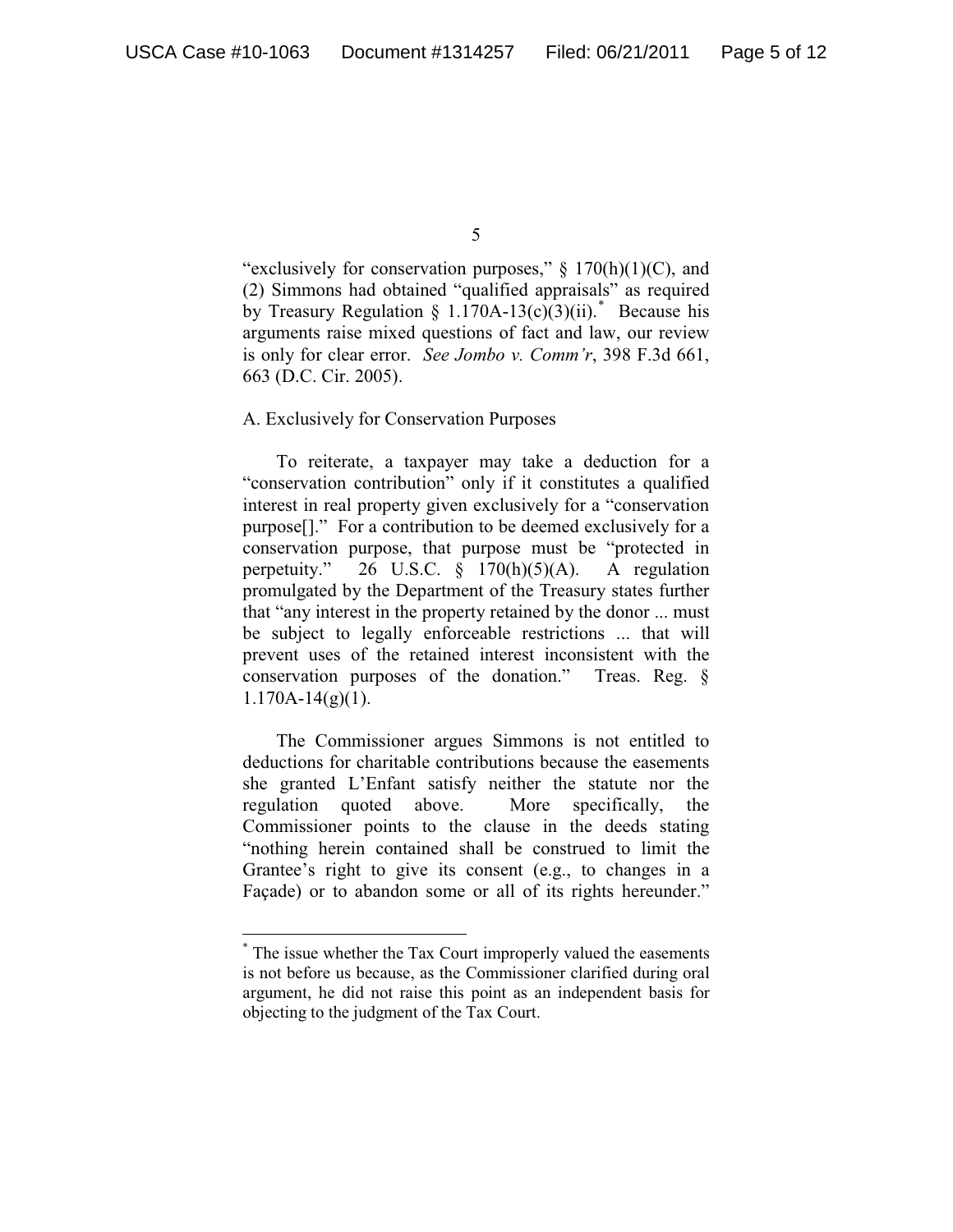This clause, he maintains, is inconsistent with conservation in perpetuity because it leaves L'Enfant free to consent to an ahistorical change in the façade and to abandon altogether its right to enforce the restrictions set out in the deeds. The Commissioner also asserts the deeds will not prevent uses of the properties "inconsistent with" their conservation because neither easement includes a clause providing for the perpetuation of the easements in the event L'Enfant ceases to exist or simply abandons its right to enforce the easements.

Simmons objects that each deed states explicitly the parties' intent to preserve the subject property and that, in any event, both she and L'Enfant are limited in what they can change by the District's historic preservation laws. She also points out that L'Enfant's interest in preserving its tax-exempt status will prevent it from approving changes inconsistent with the conservation purposes of — let alone abandoning the easements. Finally, Simmons maintains if L'Enfant is dissolved, then the easements will be transferred to another organization that engages in similar activities, citing the testimony of the State Historic Preservation Officer.

We conclude the easements meet the requirement of perpetuity in  $\S$  170(h)(5)(A). The deeds impose an affirmative obligation upon Simmons "in perpetuity" to maintain the properties in a manner consistent with their historic character and grant L'Enfant the authority to inspect the properties and to enforce the easements. By their terms, the deeds will "survive any termination of Grantor's or the Grantee's existence." Although the deeds do not spell out precisely what would happen upon the dissolution of L'Enfant, D.C. law provides the easements would be transferred to another organization that engages in "activities substantially similar to those of" L'Enfant. D.C. Code §§ 29- 301.48, 29-301.56. More specifically, the State Historic

<sup>6</sup>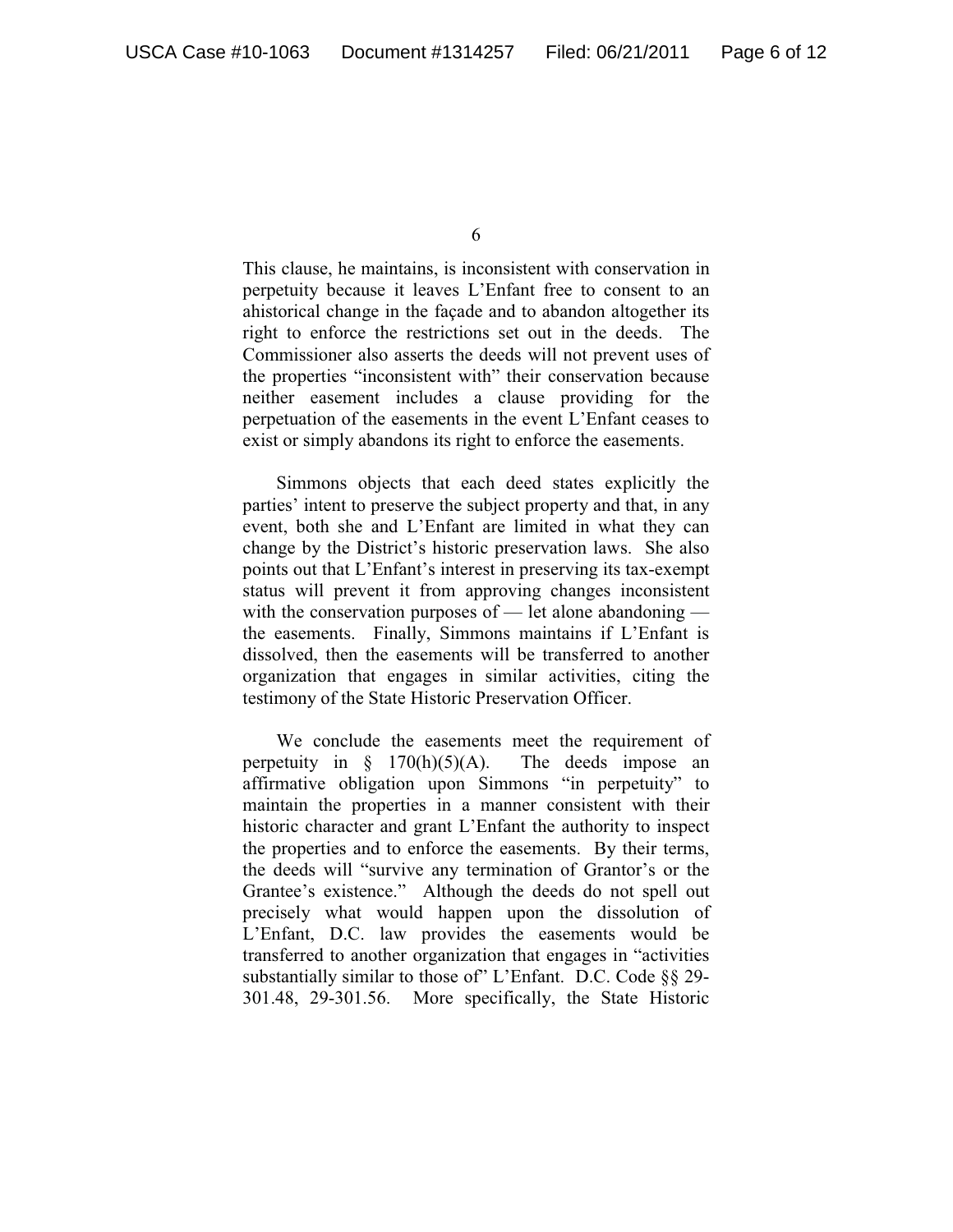Preservation Officer testified the easement initially reverts to the District of Columbia, which then seeks to assign it to a conservation organization. Accordingly, the deeds do all the Commissioner can reasonably demand to "prevent" uses of the properties inconsistent with conservation purposes, as required by Treasury Regulation  $\S 1.170A-14(g)(1)$ .

The clauses permitting consent and abandonment, upon which the Commissioner so heavily relies, have no discrete effect upon the perpetuity of the easements: Any donee might fail to enforce a conservation easement, with or without a clause stating it may consent to a change or abandon its rights, and a tax-exempt organization would do so at its peril. As the amici curiae — the National Trust for Historic Preservation, L'Enfant, and the Foundation for the Preservation of Historic Georgetown — further explain, this type of clause is needed to allow a charitable organization that holds a conservation easement to accommodate such change as may become necessary "to make a building livable or usable for future generations" while still ensuring the change is consistent with the conservation purpose of the easement.

Moreover, the Commissioner has not shown the possibility L'Enfant will actually abandon its rights is more than negligible. L'Enfant has been holding and monitoring easements in the District of Columbia since 1978, yet the Commissioner points to not a single instance of its having abandoned its right to enforce. Simmons's deeds in particular make express L'Enfant's intention to ensure her properties "remain essentially unchanged." Treasury Regulation § 1.170A-14(c)(1) also provides "an eligible donee"  $-$  as L'Enfant undisputedly is — must have a "commitment to protect the conservation purposes of the donation" and "the resources to enforce the restrictions." Simmons's entitlement to a deduction for a "qualified conservation contribution"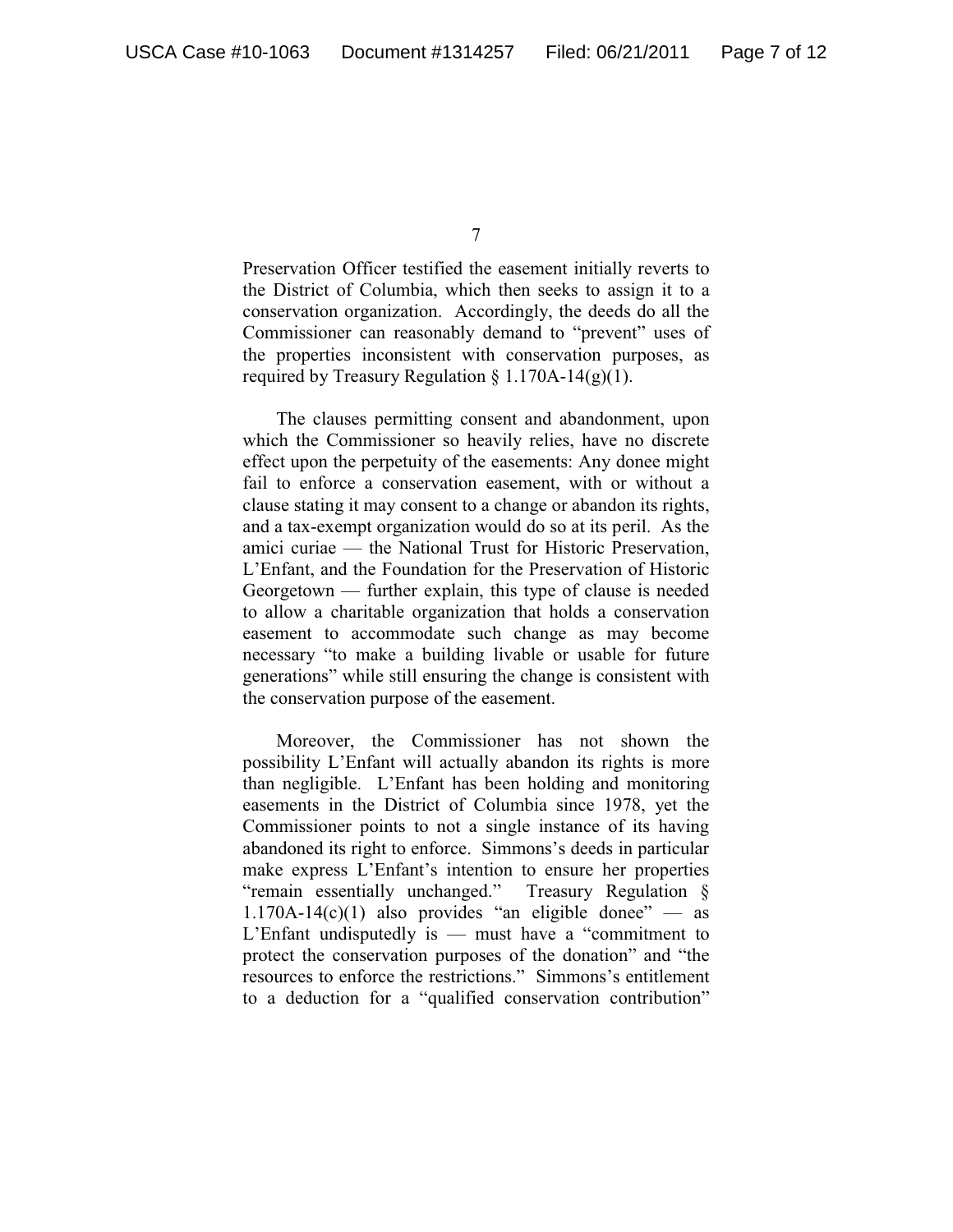under 26 U.S.C. § 170 $(f)(3)(B)(iii)$ , therefore, is supported by the limitation in Treasury Regulation  $\S 1.170A-14(g)(3)$ :

> A deduction shall not be disallowed under section  $170(f)(3)(B)(iii)$  and this section merely because the interest which passes to, or is vested in, the donee organization may be defeated by the performance of some act or the happening of some event, if on the date of the gift it appears that the possibility that such act or event will occur is so remote as to be negligible.

Simmons's deductions cannot be disallowed based upon the remote possibility L'Enfant will abandon the easements. *See Stotler v. Comm'r*, 53 T.C.M. (CCH) 973, 980–81 (1987) (concluding easement was granted in perpetuity even though grantee could abandon it because possibility future events would undermine perpetuity was "so remote as to be negligible").

We also note any change in the façade to which L'Enfant might consent would have to comply with all applicable laws and regulations, including the District's historic preservation laws.<sup>\*</sup> In short, because the donated easements will prevent in perpetuity any changes to the properties inconsistent with conservation purposes, we hold Simmons has made a contribution "exclusively for conservation purposes," in accordance with 26 U.S.C.  $\S 170(h)(1)(C)$ .

<sup>-</sup> The Commissioner makes the rather niggling argument that, because of certain administrative shortcomings, compliance with the District's preservation scheme would not perpetuate the conservation purposes of the deeds. Appearing as it does for the first time in the reply brief, the argument is forfeit and we do not address it. *See Sitka Sound Seafoods, Inc. v. NLRB*, 206 F.3d 1175, 1181 (D.C. Cir. 2000).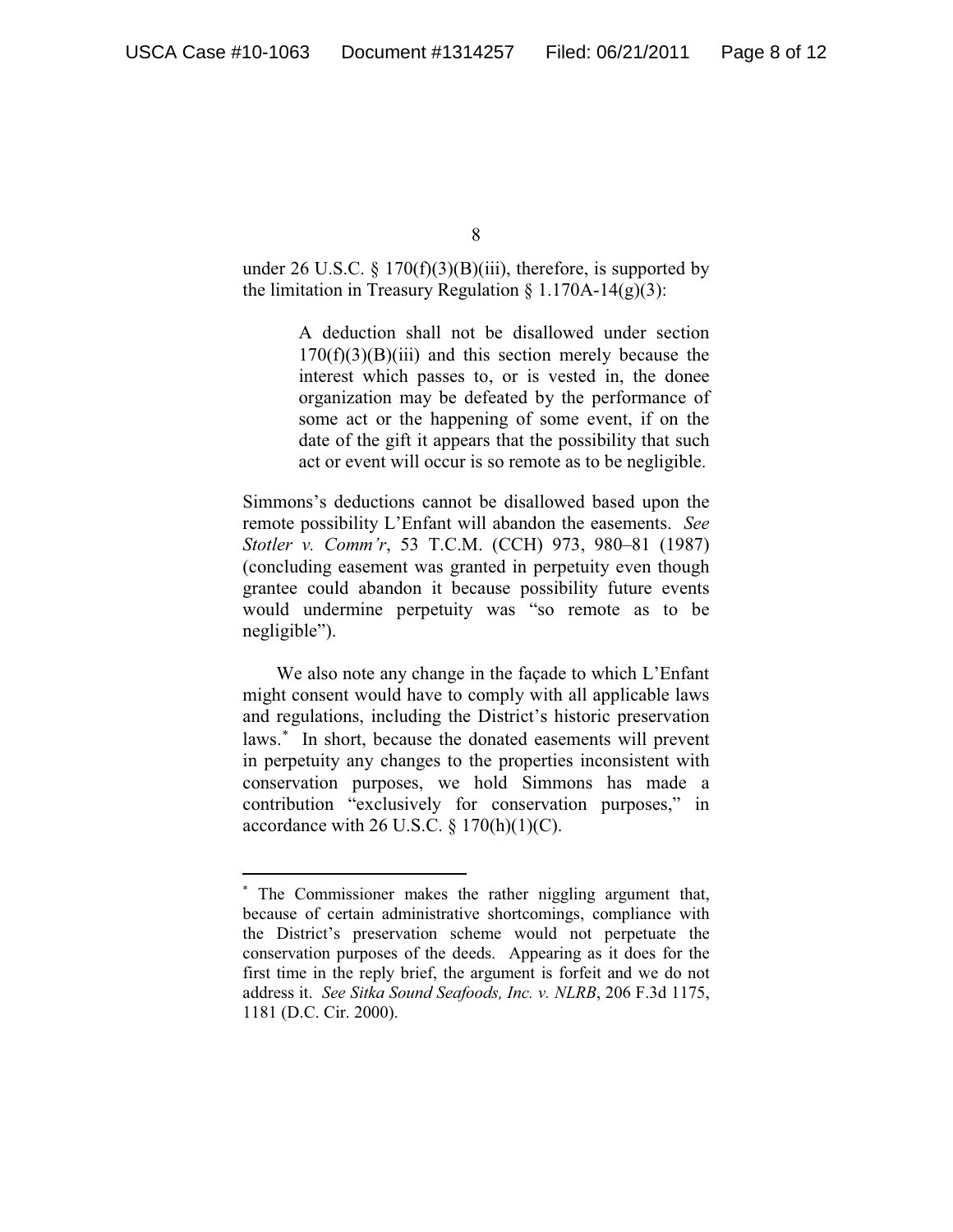#### B. Qualified Appraisals

Section 155(a) of the Deficit Reduction Act of 1984, Pub. L. No. 98-369, 98 Stat. 494, 691, directs the Secretary of the Treasury to prescribe regulations requiring an individual claiming a charitable deduction pursuant to § 170 for property valued at more than \$5,000 to obtain "a qualified appraisal for the property contributed." The regulations contain "substantiation requirements," *viz*., that the appraisal include, as relevant here:

> (J) The method of valuation used to determine the fair market value, such as the income approach, the market-data approach, and the replacementcost-less-depreciation approach; and

> (K) The specific basis for the valuation, such as specific comparable sales transactions or statistical sampling ....

Treas. Reg. § 1.170A-13(c)(2)–(3).

The Commissioner argues the Tax Court erred in holding Simmons's appraisals were "qualified." First, he contends Donnelly failed to explain the "method of valuation" he used and to include a substantive basis for the valuation, as required by paragraphs (J) and (K), set out above. In doing the appraisals, Donnelly had relied upon an article prepared by Mark Primoli, an IRS employee, which stated, "Internal Revenue Service Engineers have concluded that the proper valuation of a façade easement should range from approximately 10% to 15% of the value of the property." Internal Revenue Service, *Façade Easement Contributions* (2000). The Commissioner suggests Donnelly arbitrarily picked a percentage between 10 and 15 rather than stating any identifiable method to determine the "after-easement" value.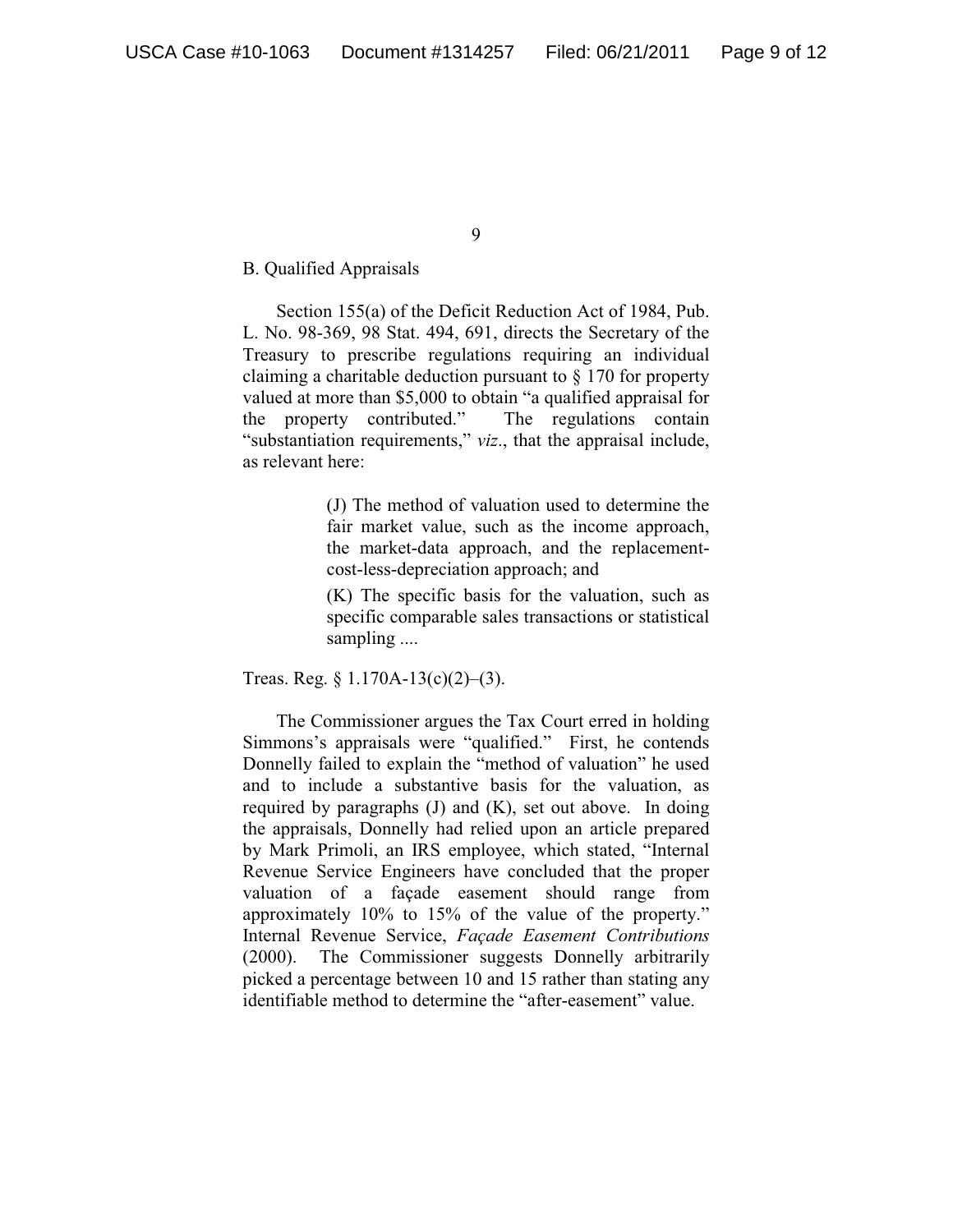Simmons argues that because there was no market price for conservation easements, Donnelly properly used the "before and after approach," *Hilborn v. Comm'r*, 85 T.C. 677, 688–89 (1985): He calculated the "difference between the fair market value of the property" prior to donation and "the fair market value of the encumbered property after the granting of the restriction," as permitted by § 1.170A-14(h)(3). To estimate the fair market value of each property once subject to the easement, Donnelly examined sales of similarly encumbered properties and took into account factors a buyer would consider in valuing such a property. The Commissioner, however, complains Donnelly did not identify the properties examined or the parties with whom he spoke and therefore did not provide adequate detail; instead, he said he had considered "subjective and conjectural factors" that would lower the value of the properties after being encumbered by easements.

We hold the Tax Court did not clearly err in concluding the appraisals sufficiently identified the method and basis for the valuations. To determine the fair market value of the property before being encumbered, Donnelly consulted sales of similar properties and identified some of these sales in the appraisals. In ascertaining the fair market value after encumbrance, Donnelly explained he spoke with and considered "the mindset of competent buyers and sellers" and took account of the "considerations they have actually had, or are likely to have, in the buying or selling of a property encumbered by a façade easement." For example, each appraisal noted the property would lose some value because the easement imposed more onerous requirements than does D.C. law. It also listed several factors that would lower the value of the encumbered property, such as potential legal exposure if the donor were to breach the easement and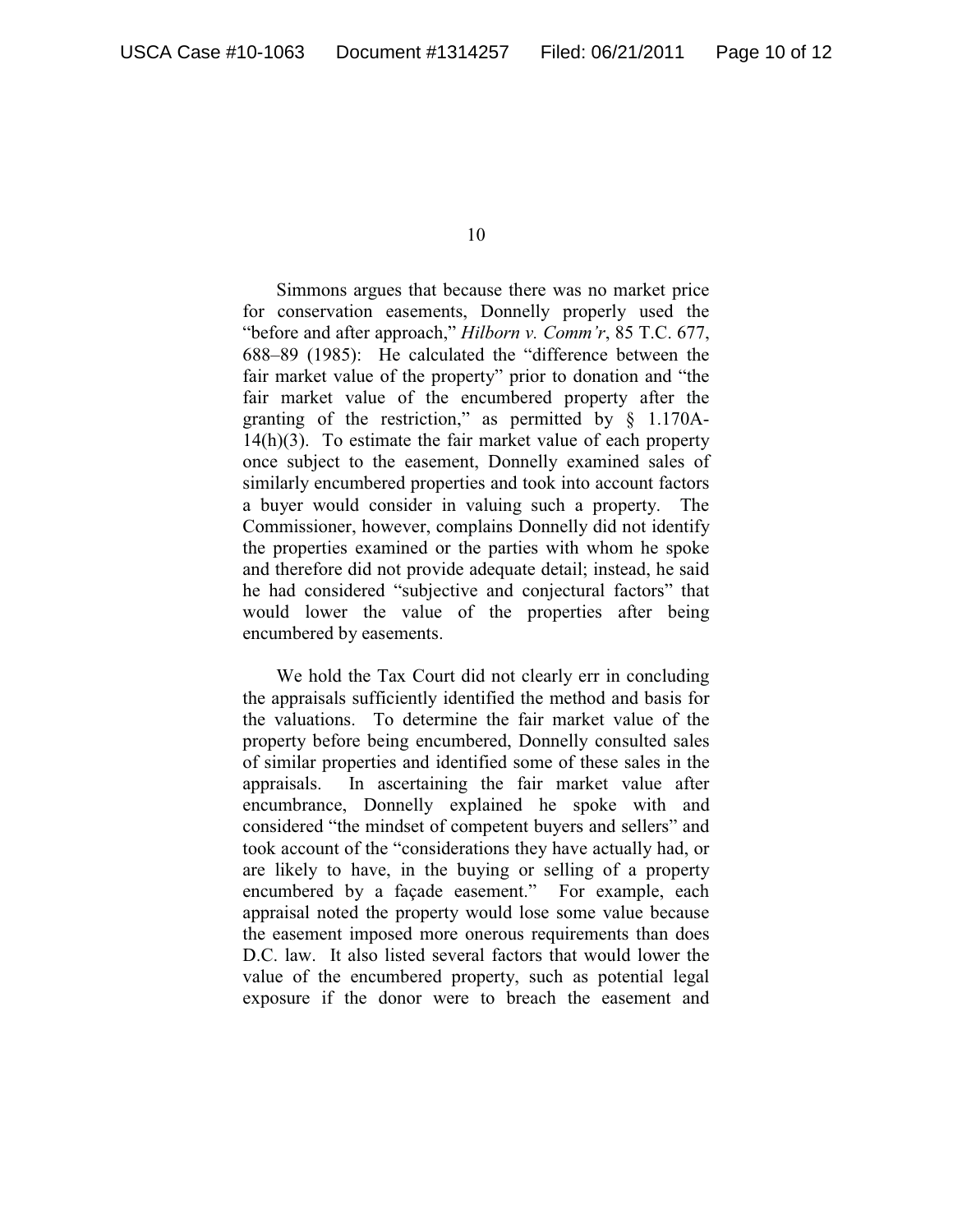L'Enfant's right of prior approval for any change to the façade.

After examining sales of easement-encumbered properties and speaking with interested parties, Donnelly concluded the donation of each easement would diminish the value of the property by from 10 to 15 percent, as contemplated by Primoli's article. Specifically, he determined the Logan Circle and the Vermont Avenue properties would lose, respectively, 13 and 11 percent of their value. Although the appraisals might have elaborated further upon the specific bases for reaching each valuation, and thus avoided litigation of this issue, it was not clear error for the Tax Court to conclude Simmons satisfied the substantiation requirements concerning valuation.<sup>\*</sup>

In a footnote, the Commissioner "suggests" the appraisals "failed to satisfy other requirements of [Treasury Regulation]

 $*$  The Commissioner also contends the requirements of  $\S$  1.170A-13(c)(3) are mandatory rather than directory and therefore cannot be satisfied by merely substantial compliance. *Cf. Bond v. Comm'r*, 100 T.C. 32, 41 (1993) (if Treasury regulations "are procedural or directory in that they are not of the essence of the thing to be done ..., they may be fulfilled by substantial, if not strict compliance") (quoting *Taylor v. Comm'r*, 67 T.C. 1071, 1077–78 (1977)). For her part, Simmons argues the requirements in  $\S$  1.170A-13(c)(3) are directory because they do not go to "the essence" of whether a charitable contribution has been made under § 170. *See Bond*, 100 T.C. at 40–41 (reporting requirements of  $\S$  1.170A-13(c)(2)(i)(A) and (3) are "directory and not mandatory"). We need not, however, resolve the issue whether a taxpayer can fulfill the requirements of  $§$  1.170A-13(c)(3) through substantial compliance because we conclude above that the Tax Court did not clearly err in finding Simmons fully "complied with the substantiation requirements" by including "all of the required information." 98 T.C.M. (CCH) at 216.